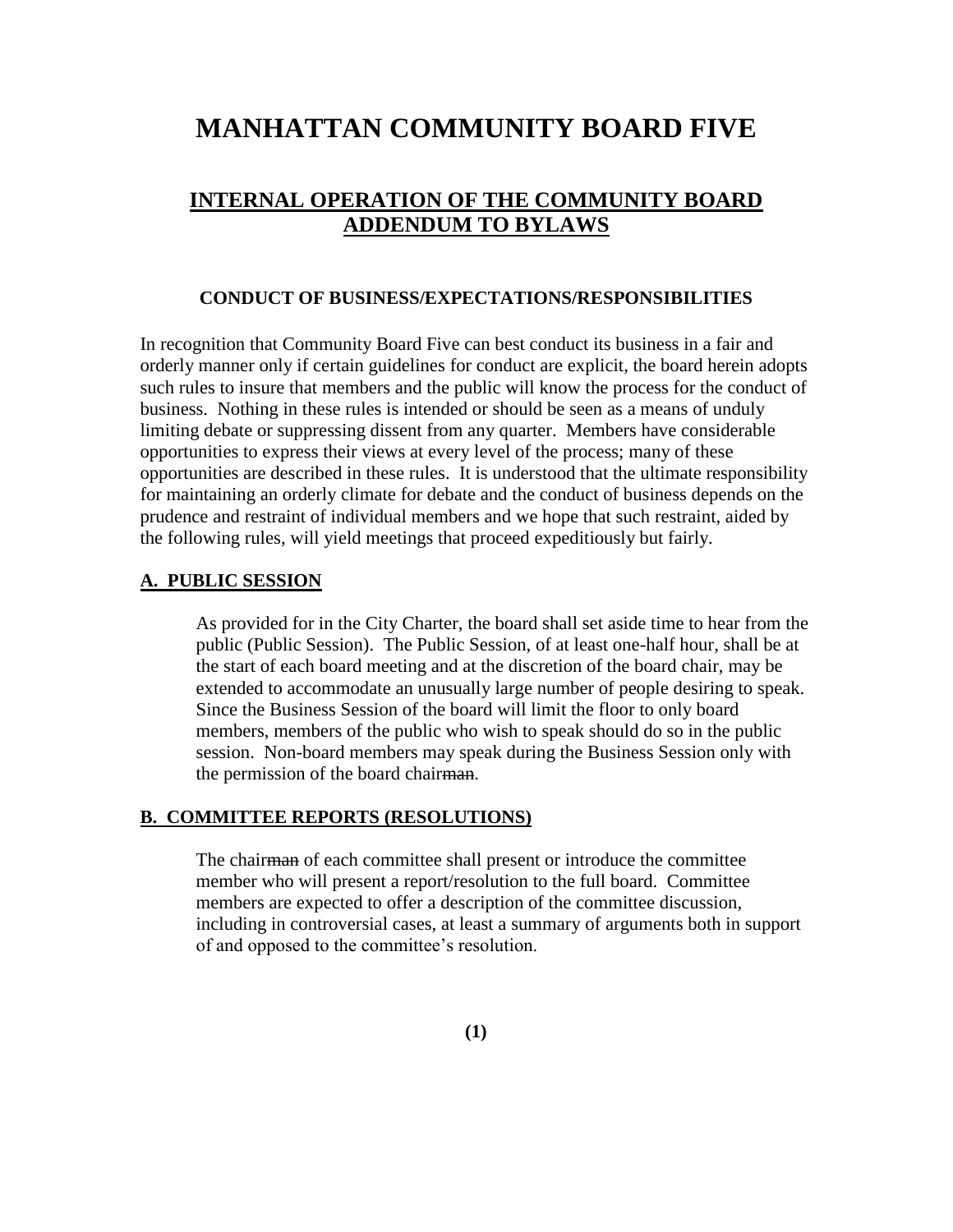# **C. DEBATE AND VOTING**

Following such presentations, board members will be entitled to a question and comment period**. Board members wishing more extensive presentations/questions/comment periods are encouraged to attend relevant committee meetings.**

Such discussion shall adhere to principles of order described in Roberts' Rules of Order.

Members wishing to amend motions extensively or offer complex substitutions are encouraged to address these issues at committee meetings. If, in exceptional circumstances, a member is unable to bring such matters before the appropriate committee, amendments should be prepared in writing in advance to permit informed discussion and voting at the full board. It is to be understood that these rules are not to prevent in any way full discussion of any matter, but rather to guarantee members the opportunity for meaningful deliberation.

# **D. TONE OF DISCUSSION**

Members are expected to discuss issues in a manner respectful of other members. It is inappropriate for members to speak against other members individually or against the board as a body. Comments should be addressed only to the substantive issue under consideration and in a tone compatible with reasonable discourse. It is unacceptable for one member to question another's motives or interests. As provided for in Parliamentary Procedure**, all remarks are to be addressed to the presiding officer and never directly to another member.**

# **E. CONFLICTS OF INTEREST**

A member shall be considered "Present but Not Entitled to Vote" on the grounds of conflict of interest and shall not be considered in determining the number of votes required for a majority. Each member shall be his/her own judge as to whether any conflict encountered is sufficient to warrant such action. It is out of order for one member to accuse another of a conflict of interest. (See further in G. 2 re taking part in discussion.)

Members serve on the board in their individual capacity only. Their actions shall not be instructed by, or responsible to, any other organization with which they may be affiliated.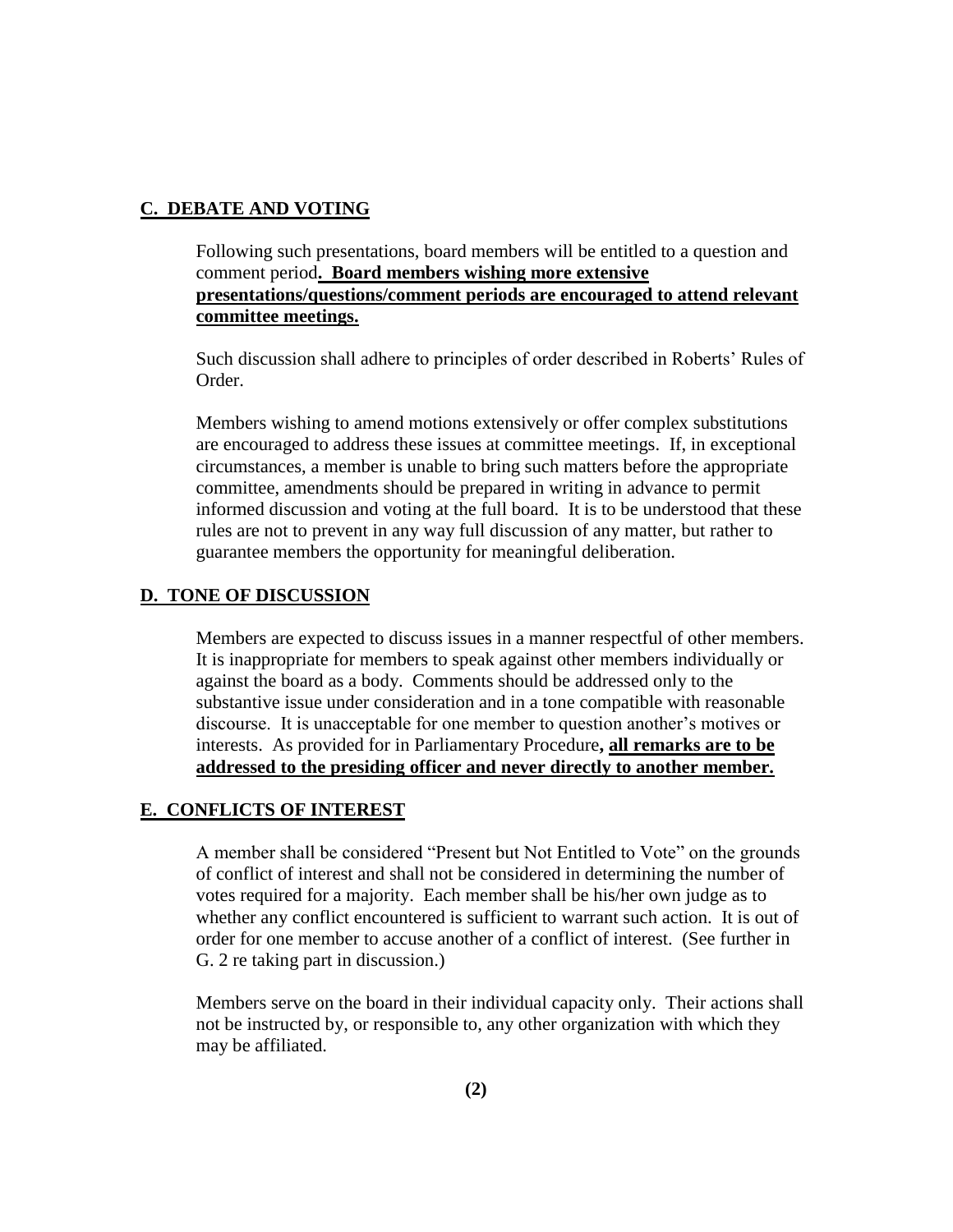#### **F. EXPECTATIONS**

Members are expected to attend all board meetings as well as assigned committee meetings, unless prevented by an excused absence as defined in CB5's Bylaws: V.D.1,2. However, public members of committees are not required to attend full board meetings.

Members are expected to devote their best efforts toward understanding issues that come before the board or committees of the board, including issues raised at public session, in order to contribute to discussion and vote in an informed manner.

Members are expected to vote on issues in accordance with their best understanding and beliefs of what is in the community's best interest.

Members are expected to treat other board or committee members, members of the community, representatives of city/state/federal agencies and elected officials and all others with respect and courtesy while acting in their capacities as board members.

Members are expected to conduct all board affairs with fairness and decorum.

# **G. RESPONSIBILITIES**

The following responsibilities apply to board members, as well as public members of committees insofar as is applicable:

#### **1. Abide By These Bylaws and City/State Laws**

Members are required to abide by these Bylaws as well as other applicable city or state laws relating to the conduct of community boards.

# **2. Conflicts of Interest**

Any member participating in the Board's consideration of a matter, including at committee meetings, involving a direct financial interest to the member or to an organization or institution, whether for-profit or not-for-profit, with which the member is involved, (that is, a "conflict of interest" as defined by Chapter 68 of the New York City Charter), shall state the nature of the conflict in speaking to the issue, shall not chair any discussion on the issue, and shall refrain from voting on the issue by declaring "present but not eligible to vote" when the issue is called to a vote.